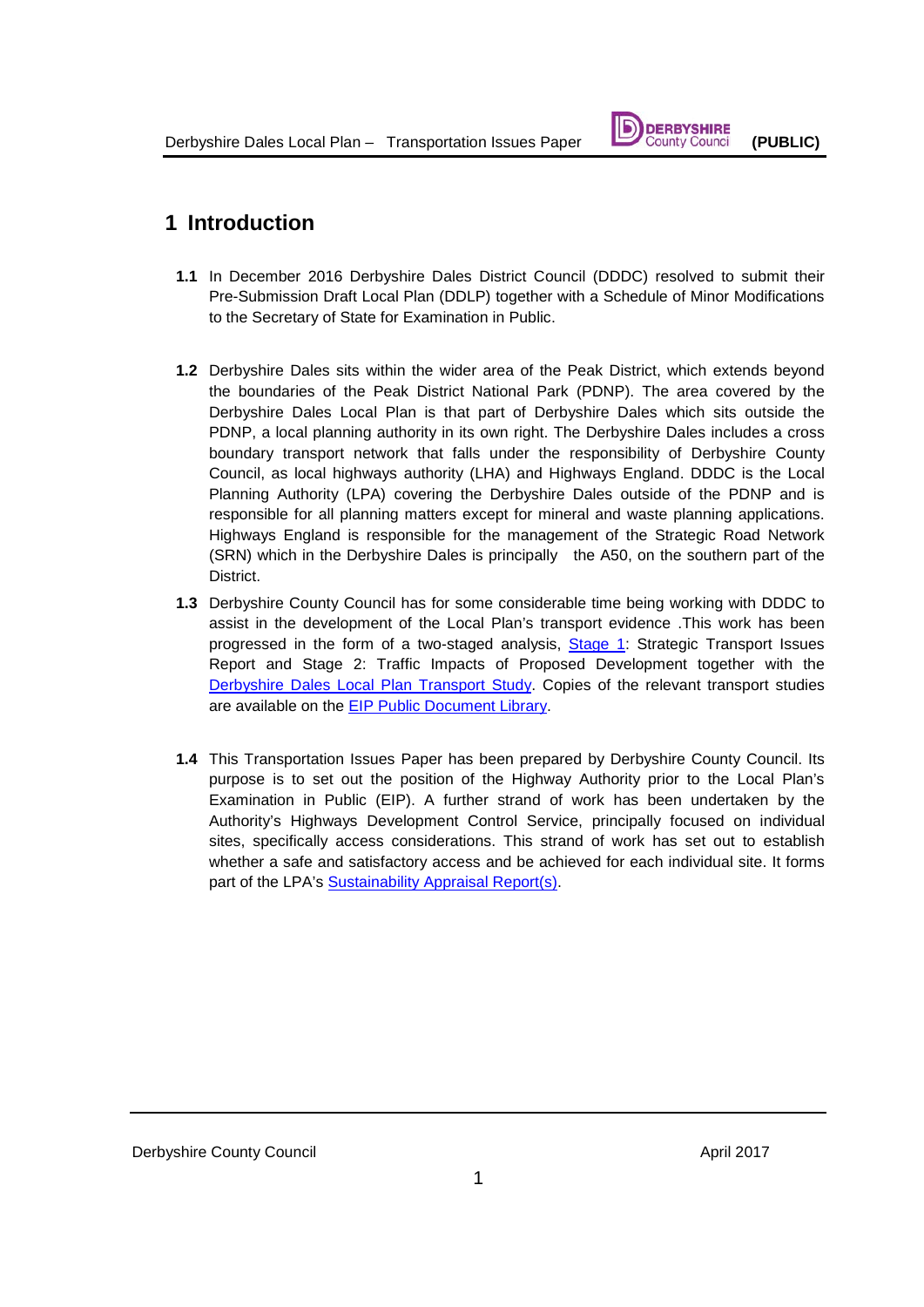## **2 The County Council's Approach to Development Control**

- **2.1** The County Council as LHA is a Statutory Consultee in the planning process. The Highway Authority when consulted about any planning proposal which has some implication for the highway network would normally provide the District Council with impartial advice regarding the highways and transportation implications of proposed development. In assessing planning applications, the Highway Authority will use all of the appropriate technical criteria including the Design Manual for Roads and Bridges, Manual for Streets I and II and the Department for Transport's Transportation Assessment Guidance<sup>[1](#page-1-0)</sup> and carry out an extensive and thorough appraisal of the applicant's submission.
- **2.2** These documents are used in conjunction with the application of engineering judgement to ensure that designs are as safe and efficient as is reasonably possible.
- **2.3** The LHA does not however act as an advocate or objector to proposed development on behalf of third parties, who together with members of the public are at liberty to make their own comments to the LPA. As LPA, DDDC is responsible for determining whether a particular site is suitable for proposed development, balancing all material considerations.
- **2.4** The LHA is however, mindful of the Government's National Planning Policy Framework (NPPF), in particular Paragraph 32, whenever it prepares its response to any planning application. The NPPF requires that all proposed developments that generate significant amounts of movement should be supported by a Transport Statement or Transport Assessment.
- **2.5** It is expected that where appropriate, a Transportation Assessment will be required to support any planning application for each proposed site, the scope of which should be agreed with the Local Highway Authority beforehand. The purpose of the Transportation Assessment is to examine the effects of development related traffic on the surrounding highway network in terms of safety, highway capacity and sustainability.

-

<span id="page-1-0"></span> $1$  Albeit withdrawn October 2014 the GTA is still regarded by transportation practitioners as basis for a transportation assessment or transport statement.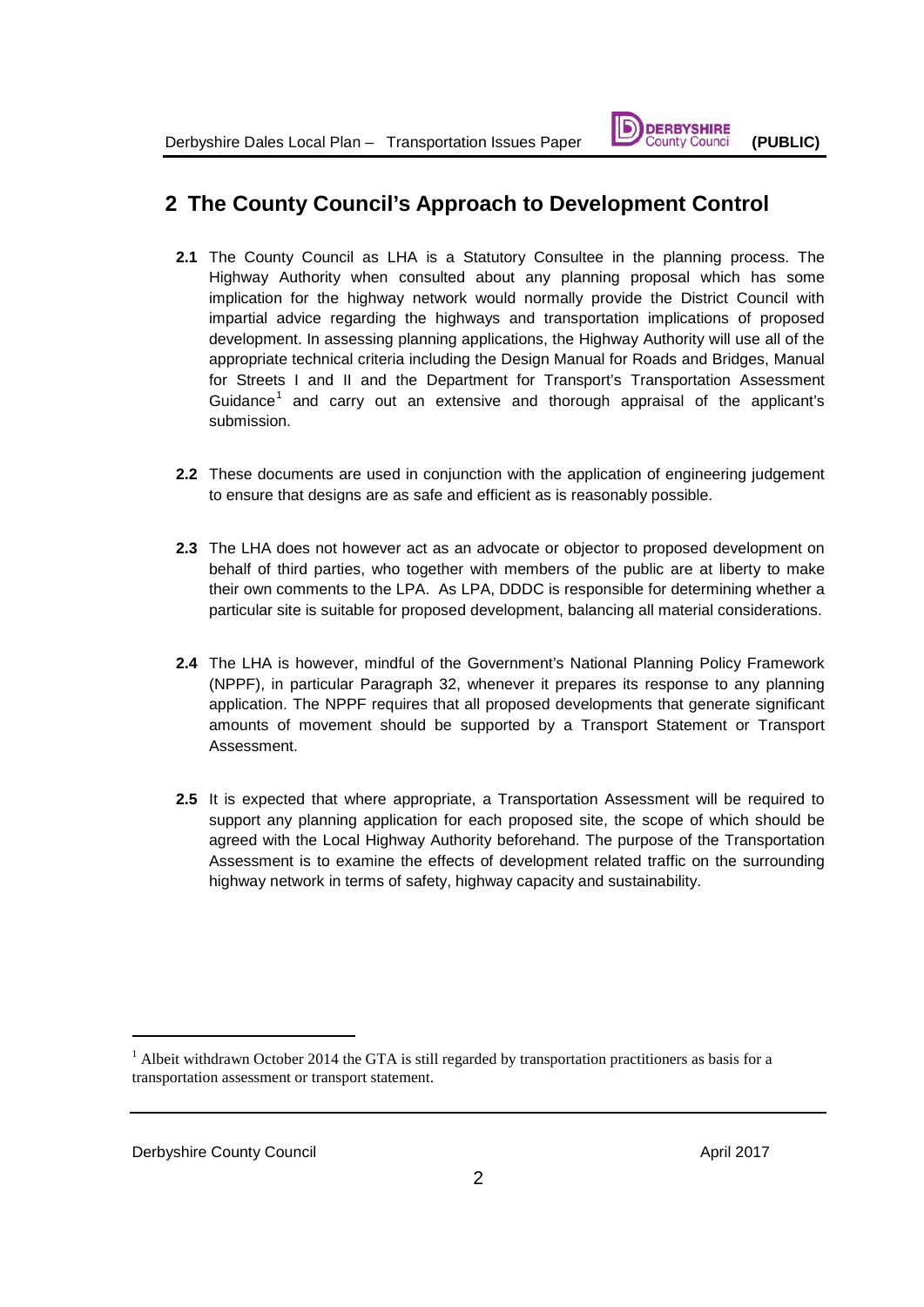

- **2.6** Significantly, in so far as the LHA is concerned, the NPPF states that "Development should only be prevented or refused on transport grounds where the residual cumulative impacts of development are severe". Consequently the definitive 'test' when responding to the planning application is whether or not the impact of the development related traffic would be significant enough to warrant a technical recommendation of refusal of planning permission. In order to do this the Highway Authority would have to demonstrate that not only would the volume of extra traffic be sufficiently large but that it would cause severe harm to highway safety or operations.
- **2.7** Generally speaking, the County Council's primary aim is to facilitate new development where possible, provided it is safe, accessible and sustainable. The Transportation Assessment Guidance advises that the highway network should provide capacity that is comparable to the general capacity of the part of the network affected. Consequently the County Council, when responding to some planning applications, has indicated a need to adopt a less restrictive approach to a requirement to achieve a 'nil detriment'.

## **3 Local Plan Proposals**

- **3.1** The DDLP's housing target has been informed by the evidence of capacity from various studies with information gathered about capacity, constraints and opportunities. However, there are very significant constraints on the capacity of the plan area to physically accommodate the amount of development required particularly in terms of environmental considerations with limited scope to amend green belt boundaries.
- **3.2** There are significant environmental constraints to development in the Derbyshire Dales and the PDNP and any impacts on the National Park and its setting from the development of land outside it. The DDLP recognises that there are major infrastructure constraints which cannot be overcome during the plan period and which limit the extent of further growth, particularly the main road connections on the A6 Corridor.
- **3.3** The DDLP supports a housing target of 322 dwellings per annum Table 1 below, sets out the Strategic Housing Requirements. Table 2 shows additional housing proposed across the Derbyshire Dales.

Derbyshire County Council and the Council April 2017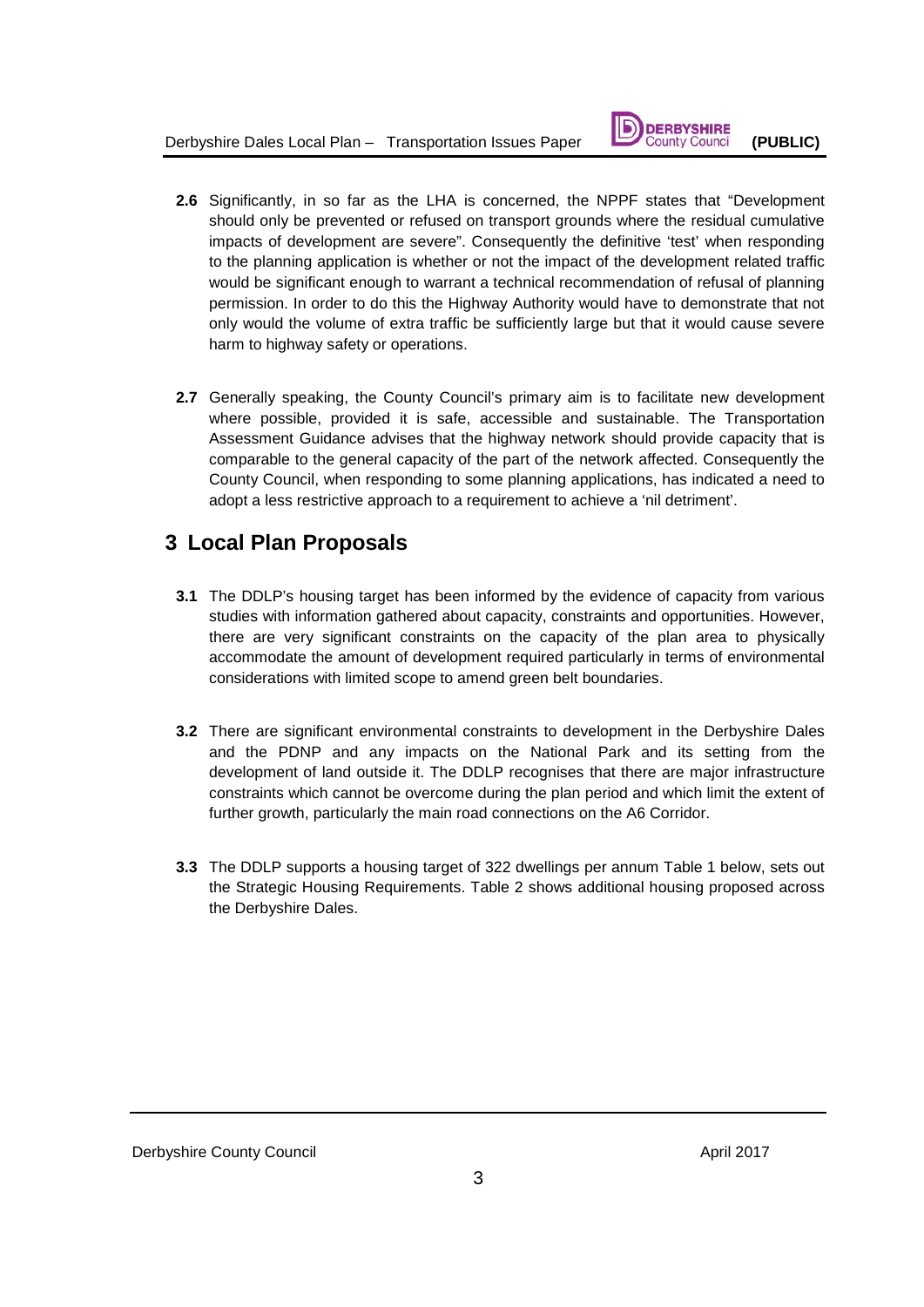

| Housing requiring (OAN) 2013 - 2033 | 6,440 |
|-------------------------------------|-------|
| Total commitments 2013 - 2016       | 402   |
| Not Commitments (April 2016)        | 1,785 |
| PDNPA Contribution 2016 - 20133     | 261   |
| Other Resolution to Grant           | 577   |
| <b>Allocated Sites</b>              | 3,188 |
|                                     |       |
| Sub Total                           | 6,571 |

#### **Table 1 Strategic Housing Requirements**

| Location             | <b>Existing Dwellings</b> | <b>Proposed Dwellings</b> | Increase |
|----------------------|---------------------------|---------------------------|----------|
| Matlock Town         | 5,113                     | 1,513                     | 29.9%    |
| Wirksworth Town      | 2,776                     | 880                       | 31.7 %   |
| Asbourne Town        | 3,905                     | 1,774                     | 45.4 %   |
| <b>National Park</b> | 18, $360^2$               |                           | $0\%$    |
| Derbyshire Dales     | 33,481                    | 6,571                     | 19.6%    |

### **Table 2 Summary of the Proposed Location of Housing Growth**

**3.4** As can be seen from the above table, the three market towns are required to accommodate over 50% of the District's Objective housing Needs. Consequently in view of both National Park and topography of the Derbyshire Dales there is little scope for the allocation of housing in 'other' i.e. urban and therefore sustainable areas within the district.

## **4 Transport Study Findings**

**4.1** The Transport Study considers two scenarios, a 'do-minimum' based upon existing (observed) traffic flows and a 'do something' that reflects the incremental impacts arising from the objective assessment of (housing) needs (OAN).

-

<span id="page-3-0"></span><sup>2</sup> Includes dwellings in PDNP outside of the Derbyshire Dales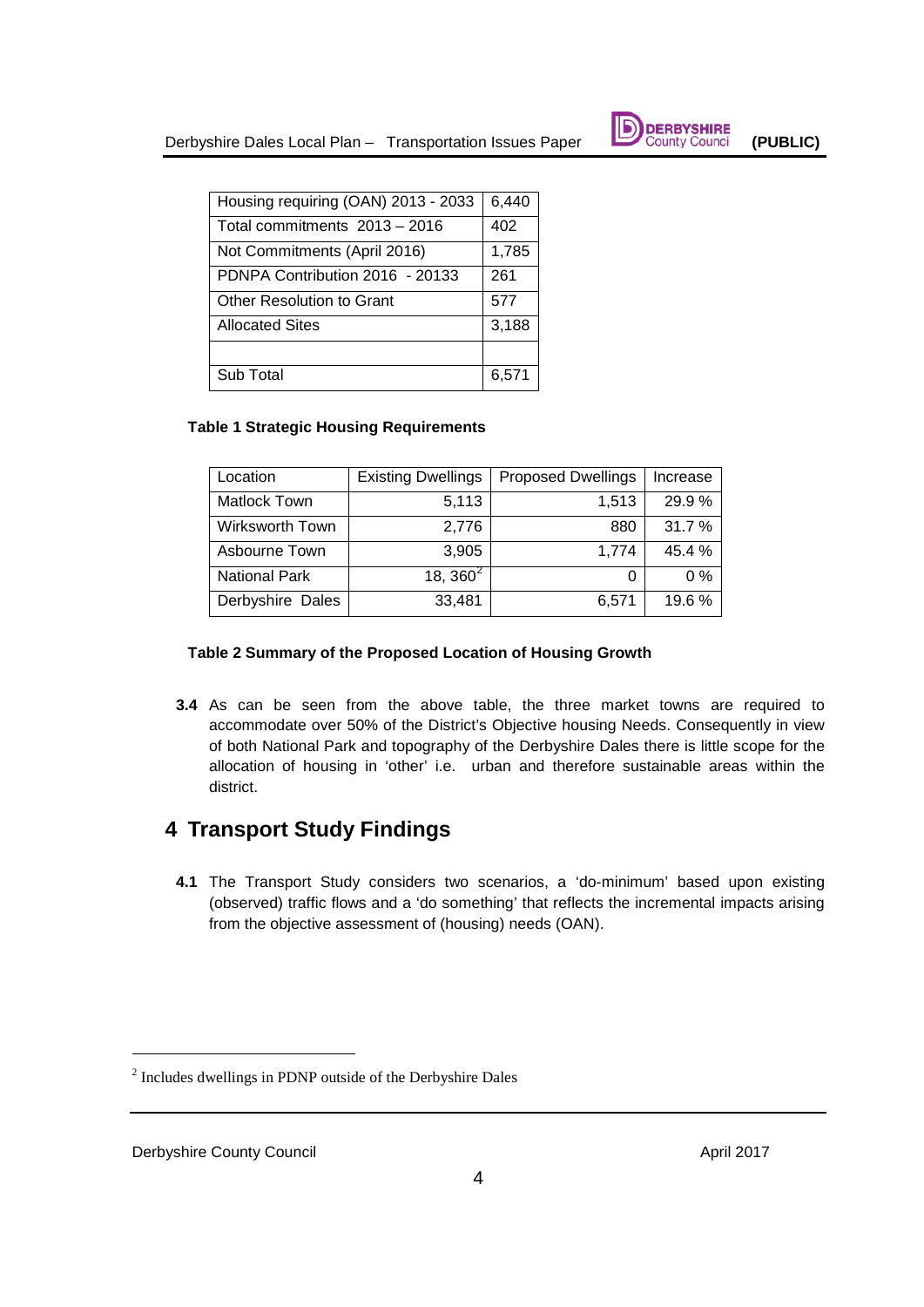

- **4.2** The capacity assessments predict that the junctions in Matlock will operate reasonably satisfactorily in the 'base case'. Tables 5.2 – 5.6 of the Transport Study represent the non-mitigation scenario with the development case, and application of the OAN housing, significant queuing is predicted at both Crown Square and Starkholmes Road at its approach to Matlock Green.
- **4.3** It should be noted however that these are 'demand' flows. The software used in the capacity assessment of the roundabouts and priority junctions respectively use algorithms developed by the Transport Research Laboratory. The junction capacity calculations apply an algorithm to predict queues and although whilst satisfactory for the prediction of queuing at a particular junction, nevertheless the prediction of queues can become theoretical in that once the junction becomes 'saturated', the queuing prediction simulation software merely assumes that traffic will be add onto back of a queue. In other words, a driver will simply wait their turn, which as the calculations indicate, could be for up to an hour.
- **4.4** On this basis therefore the peak hour assessments, could, if taken at face value, be interpreted as being 'severe'. Clearly however, this not a realistic assumption. It is not considered likely that a driver will simply sit in a queue for up to an hour. Drivers more than likely will make behavioural changes in their travel behaviour; this could take a number of forms including re-routing their journey, retiming the journey, adopting an alternative more sustainable mode of travel or simply not make the journey at all.
- **4.5** The junction of Sturston Road and Derby Road in Ashbourne has previously been identified as a constraint. During peak periods, westbound traffic on Sturston Road waiting to enter the junction forms long queues which have a negative effect on the flow of traffic through junctions extending all the way back into the centre of Ashbourne.
- **4.6** Following a number of relatively recent Planning Appeals, planning consent has been granted for development on a number of sites. Extensive planned housing developments around Ashbourne will significantly increase the traffic flows at these junctions, particularly travelling west on Sturston Road into the junction with Derby Road which inevitably will add to congestion on Sturston Road, resulting in a potentially significant increase in traffic movement through the junction by 2030. Furthermore, the existence of listed buildings near the Sturston Road/Derby Road junction limits the options available for improving the nature and layout of that intersection.

Derbyshire County Council and the Council April 2017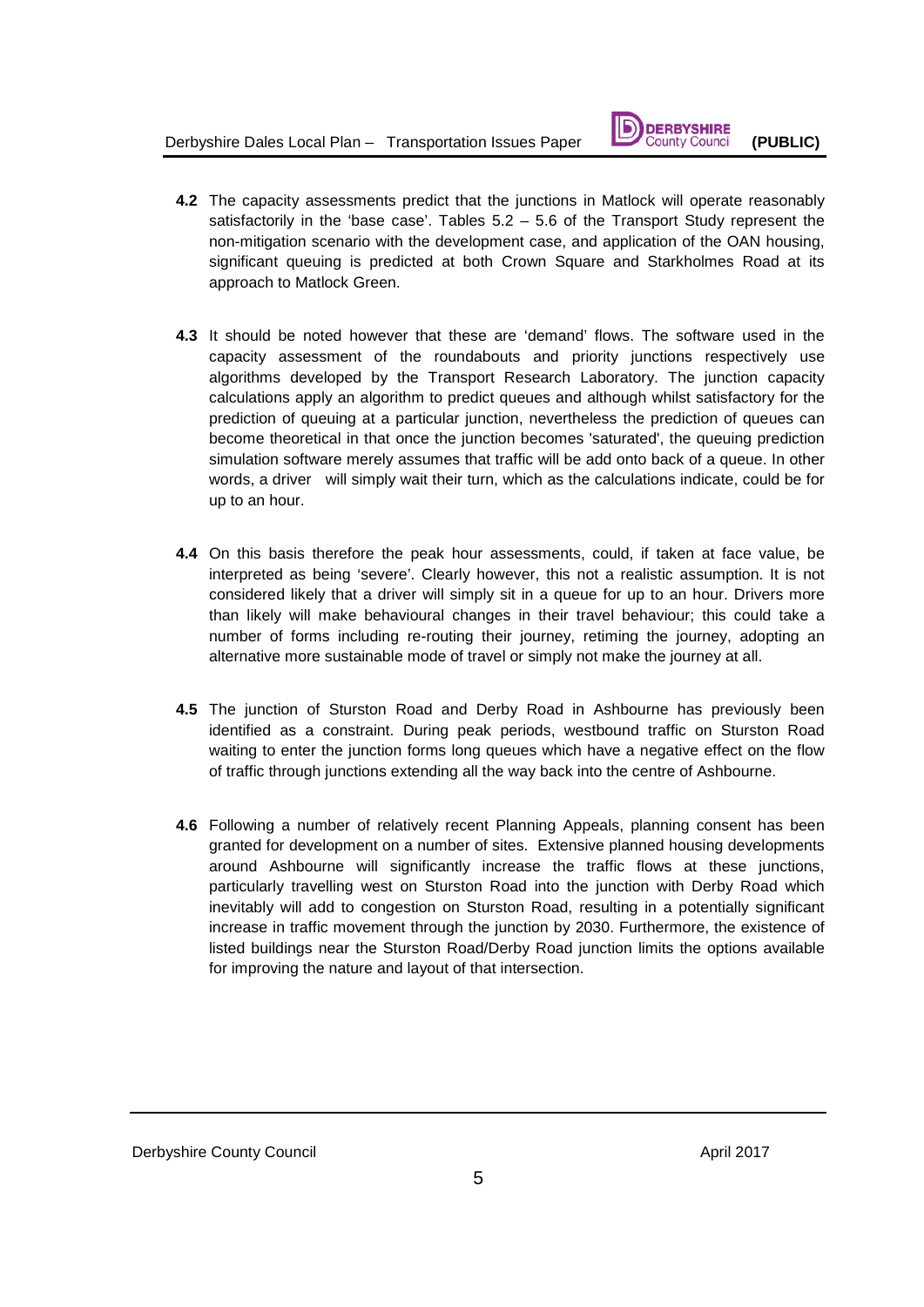

- **4.7** Possible changes that could be made to improve the capacity, operation and efficiency of the Sturston Road/Derby Road junction for the future have been considered. capacity assessment gas indicated that existing junction capacity is insufficient to accommodate the larger traffic flows envisaged for 2030. After considering different methods for making improvements, a version of the Sturston Road/Derby Road junction with increased capacity was developed. A scheme to provide capacity enhancement to the junction albeit that would require acquisition of property/land, road widening and possibly banned traffic turning movements demonstrated that it would greatly improve the predicted 2030 performance of the Sturston Road junctions.
- **4.8** However, the improved scheme of traffic signal control would not provide a positive practical reserve capacity for either the morning or evening peak periods in 2030 and congestion could still occur at those times. However, any queuing would be on a smaller scale with the suggested traffic signal control scheme and layout. The demolition of numerous buildings, some of which are currently in use, would be required.

## **5 Local Highway Authority Consultation**

- **5.1** The Local Plan Transport Study considers traffic impacts upon specific junctions with capacity assessments undertaken on sections of the road network considered likely to be impacted upon by traffic from the proposed new development sites.
- **5.2** The District Council undertook six weeks of consultation on its Draft Local Plan (DLP) from 7th April 2016. The County Council's formal response to the DLP was considered at a Meeting of the Cabinet Member for Highways, Transport and Infrastructure held 12 July 2016. The meeting was attended by both Members of the public and Elected Representatives. In its letter of 21st July, and 22nd September the County Council LHA provided additional technical highway comments referred to in the report on the findings of the Local Plan Transport Study. The LPA undertook Pre-Submission Draft Plan, from 11th August 2016 to 22nd September 2016. This was considered by the County Council at a further meeting held 25 October 2016 with further correspondence to the LPA dated 2 November 2016.
- **5.3** Copies of both Cabinet meetings together with the correspondence be with the LPA form are included in an Appendix to this Transportation Issues Paper.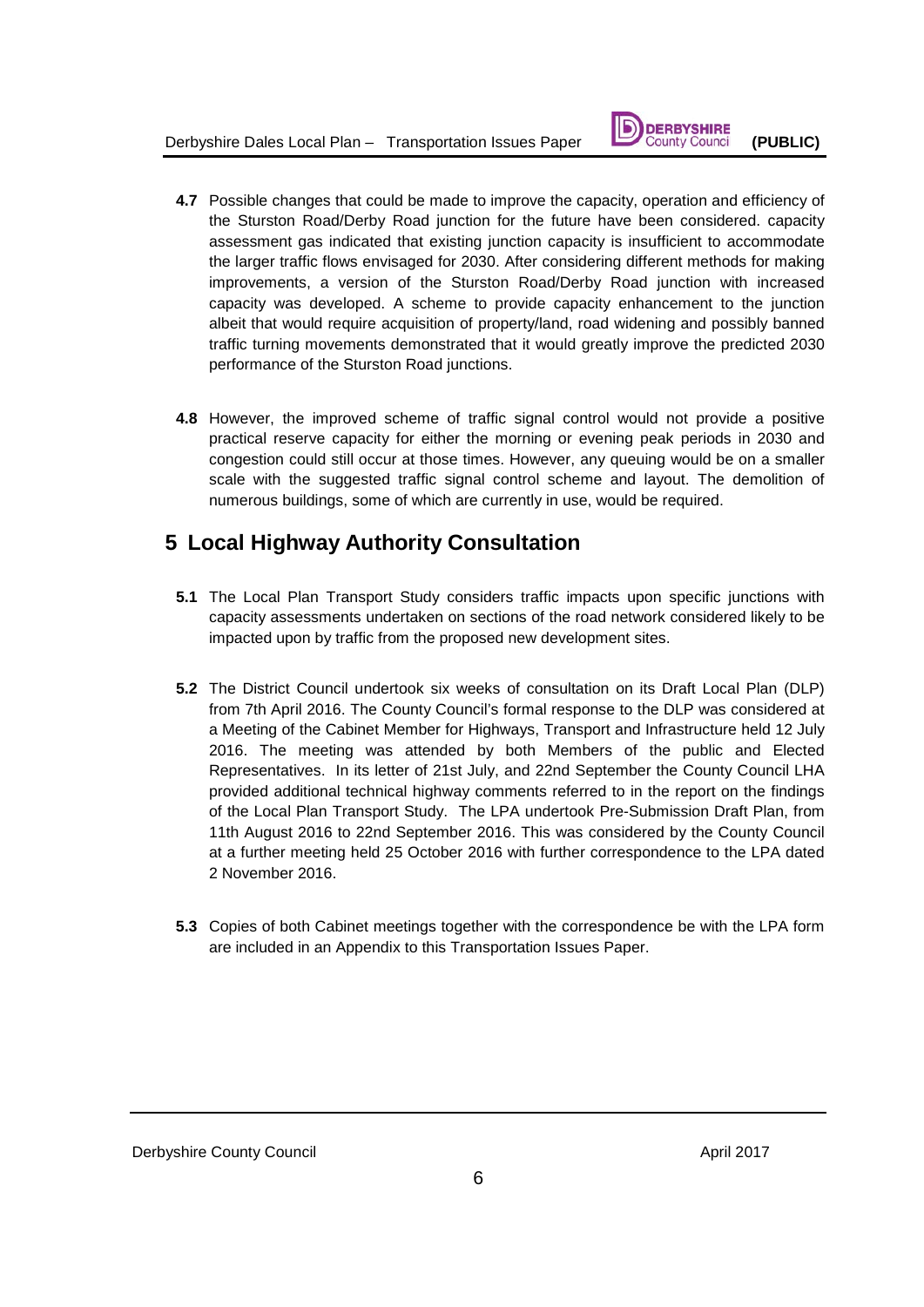

- **5.4** Briefly, the LHA having carefully considered the content of the Local Plan Transport Study, individual site assessments and other available evidence, the LHA does not consider that it could sustain an objection to the quantum of development proposed in DDLP. The LHA is not however suggesting that the impact of the proposed level of development will be without consequences and that whilst there will be mitigating interventions (both physical and in terms of travel management) which will help limit the effects of the additional traffic, nonetheless an increase in congestion in some locations is probable.
- **5.5** There is as the Local Plan Transport Study points out, scope for mitigation works in the form of physical junction improvements that could be undertaken at Crown Square through possibly, the introduction of traffic signal control and possibly, with the right-turn onto Matlock Bridge banned. Such an arrangement would allow coordination of pedestrian facilities with better management of queues. It is not considered likely however, that introduction of traffic signal control, with single lane entries on all approaches would operate much better that the existing roundabout. In order to secure an increase in junction capacity would require additional flares or lanes on the approach to the junction. It is though unlikely that a larger junction could be delivered without substantially altering the character of the town and loss of some on street parking.
- **5.6** Similarly, introduction of traffic signal control to the junction of Starkholmes with Chesterfield Road, at Matlock Green would allow coordination of pedestrian facilities with better management of queues. Scope exists also to improve the flow of traffic between Dale Road onto Cawdor Way by realignment of the junction allowing traffic across Matlock Bridge and the northbound movement from Dale Road to run simultaneously
- **5.7** A further improvement that would allow the more commodious flow of traffic southbound along Dale Road could be secured by means of a Traffic Regulation Order banning parking during the day. This would though entail the loss of the Colonnade and Weeping Beech Tree together with loss of on street parking. Clearly a balance needs to be struck between the OAN, its impacts, however due consideration needs also to be given to the likely environmental impacts of the mitigation works themselves.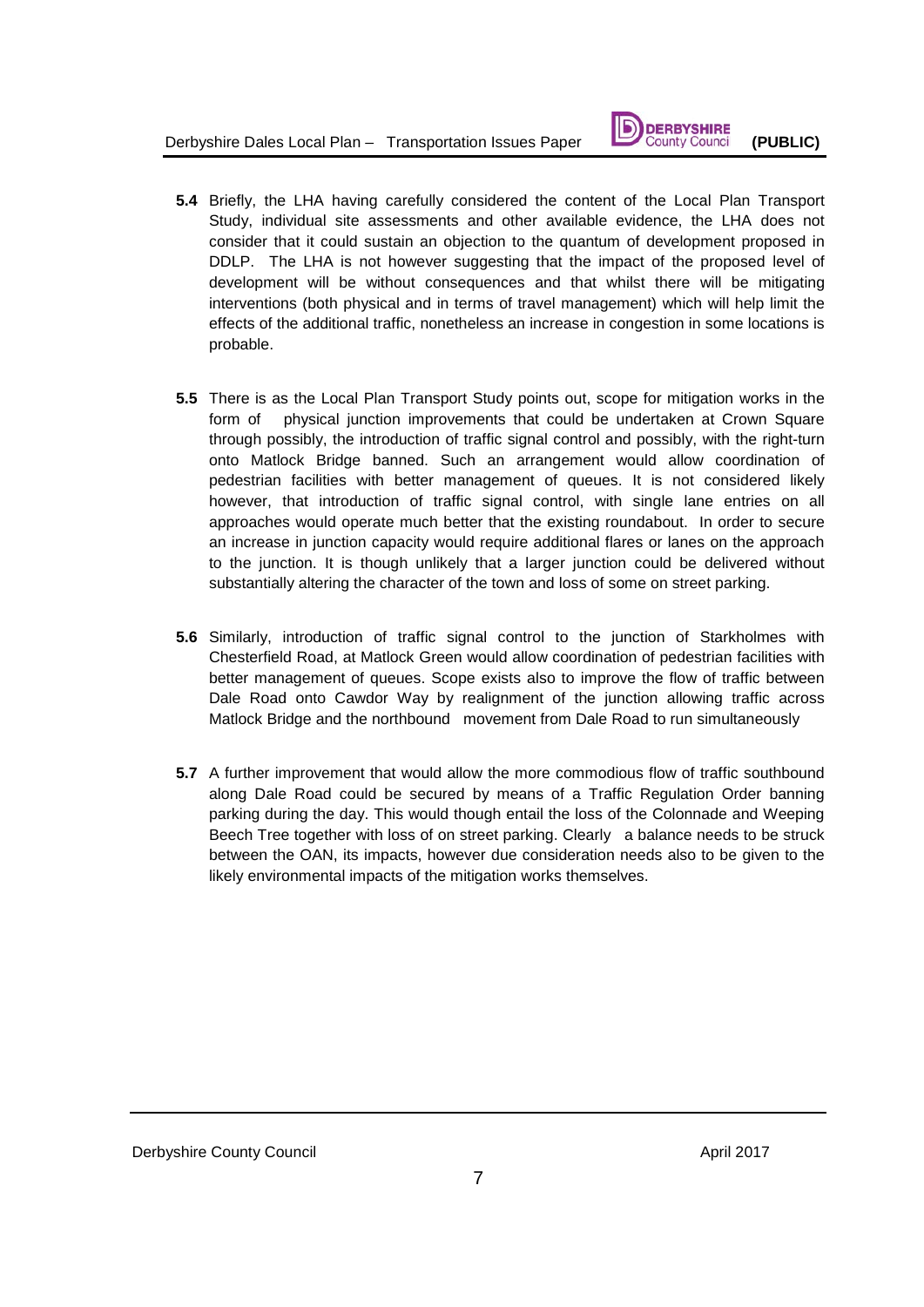

## **6 Mitigating the Impacts of Development Traffic**

- **6.1** Table 5.8 of the Transport Study considers the effects housing needs and how their impacts could be mitigated for example Area Wide Travel Planning, Development Travel Planning Peak Spreading for example, and how this could potentially reduce on an incremental basis, impacts at Crown Square and presumably other junctions in the Study Area. The Highway Authority welcomes therefore, DDDC LP Policy HC20: Managing Travel Demand and the opportunities that this would present for the mitigation of residual cumulative impact.
- **6.2** This Policy gives the strategic context for wider sustainable travel interventions, which could have positive benefits by further reducing the level of capacity reduction already identified in the Transport Study. Policy HC20 also provides the underpinning for the Strategic Site Allocations Policies DS 1 – 9 which include provision for the preparation of Transport Assessments and Travel Plans, including full highways design, specific consideration of public transport routes and subsidies, improvements to existing and development of new pedestrian/cycle routes together with provision for public transport, cycle and pedestrian routes into the relevant town centre(s).
- **6.3** Given the constraints in both Matlock and Ashbourne, it has been further assumed that both proposed sites and existing households would be targeted with a programme of sustainable transport interventions to minimise single occupancy car use. As such, a starting point for the local plan highways mitigation would be:
	- Safe and Satisfactory Access from each individual site;
	- Contribution to support local bus services;
	- Site Travel Plan secured by S106, fully funded, monitored and enforced; and
	- Contribution to Area Wide Travel Planning.
- **6.4** In terms of their funding, clearly developer contributions are one obvious source of investment which would be secured through Section 106 Agreements. However in some cases impact may not always be directly attributable to a single site and potential congestion may arise from the cumulative impact of development. Community Infrastructure Levy (CIL) is a further source of potential funding. Consideration could also be given to other potential funding sources, Growing Places, and New Homes Bonus or the Government's recently announced National Productivity Investment Fund.